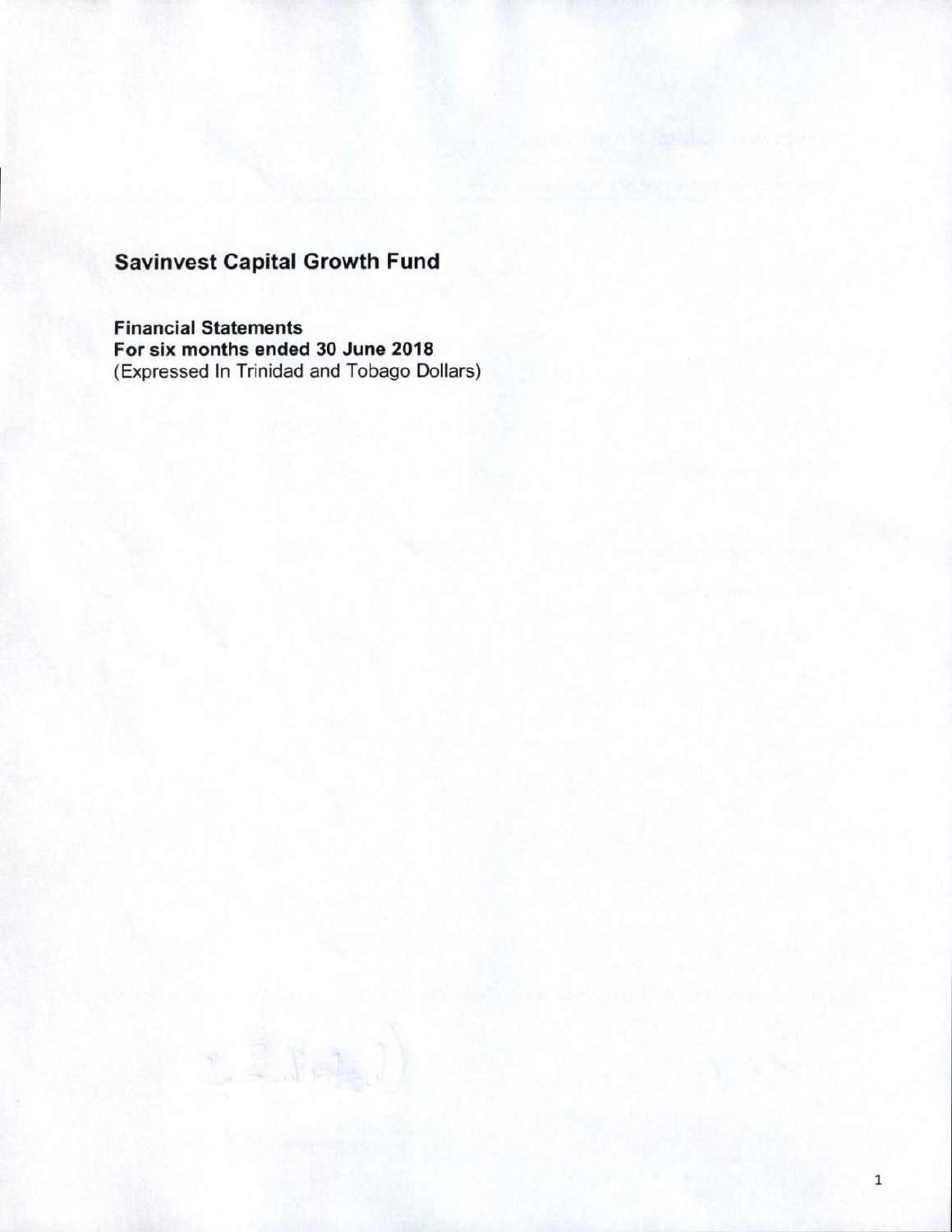#### **Summarised Statement of Financial Position**

|                                                | <b>Unaudited as at</b><br><b>30 June 2018</b><br><b>TTS</b> | Audited as at<br>31 December 2017<br><b>TTS</b> | <b>Unaudited as at</b><br><b>30 June 2017</b><br><b>TTS</b> |
|------------------------------------------------|-------------------------------------------------------------|-------------------------------------------------|-------------------------------------------------------------|
| <b>Total Assets</b>                            | 13,249,656                                                  | 13,005,011                                      | 12,737,813                                                  |
| <b>Total Liabilities</b>                       | (114, 723)                                                  | (146, 282)                                      | (112, 186)                                                  |
| <b>Total Net Assets</b>                        | 13,134,933                                                  | 12,858,729                                      | 12,625,627                                                  |
| <b>Net Assets Attributable to unit-holders</b> | 13,134,933                                                  | 12,585,729                                      | 12,625,627                                                  |
| Represented by:                                |                                                             |                                                 |                                                             |
| Number of participating units                  | 574,908                                                     | 574,989                                         | 577,807                                                     |
| Net asset value per unit                       | 22.85                                                       | 22.3634                                         | 21.8509                                                     |

On 23<sup>rd</sup> August 2018, the Trustee of Savinvest Capital Growth Fund authorised these financial statements for **issue.** 

Trustee bastant de la de la de la de la de la de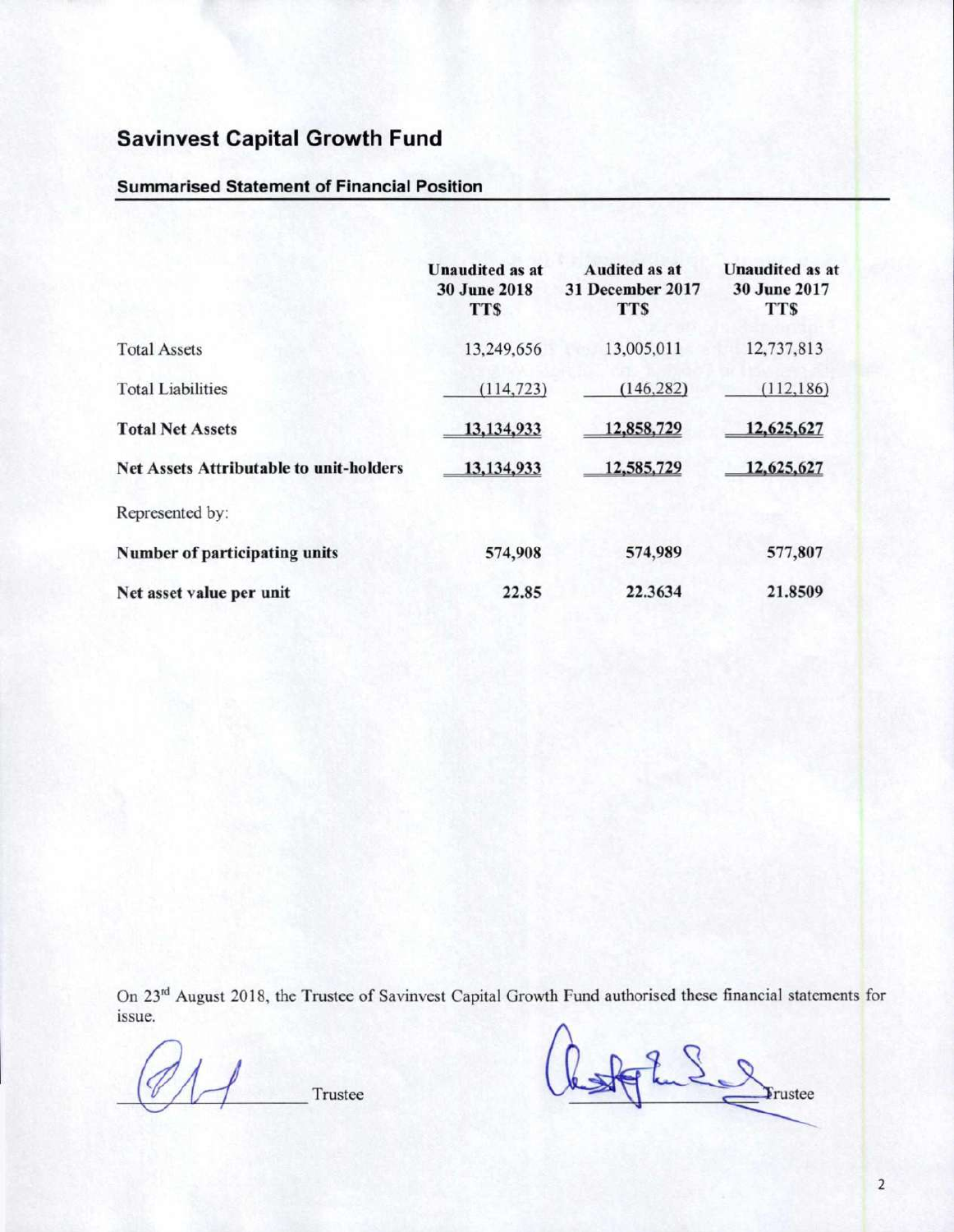## **Summarised Statement of Comprehensive Income**

|                                                 | <b>Unaudited</b> for<br>6 months ended<br><b>30 June 2018</b><br><b>TTS</b> | <b>Audited for</b><br>12 months ended<br>31 December 2017<br>TT\$ | <b>Unaudited</b> for<br>6 months ended<br>30 June 2017<br><b>TTS</b> |
|-------------------------------------------------|-----------------------------------------------------------------------------|-------------------------------------------------------------------|----------------------------------------------------------------------|
| Total Investment income                         | 375,634                                                                     | 532,220                                                           | 270,087                                                              |
| <b>Total Expenditure</b>                        | (229, 124)                                                                  | (1,326,765)                                                       | (219, 656)                                                           |
| Net Loss for the period after finance costs     | 146,510                                                                     | (794, 545)                                                        | 50,431                                                               |
| Other comprehensive Income/(Loss):              |                                                                             |                                                                   |                                                                      |
| Items that may be reclassified                  |                                                                             |                                                                   |                                                                      |
| Subsequently to profit or loss                  | 131,518                                                                     | 1,397,412                                                         | 255,629                                                              |
| Total Comprehensive Income/ (loss) for the year | 278,028                                                                     | 602,867                                                           | 306,060                                                              |
| (Decrease)/ Increase in net assets              |                                                                             |                                                                   |                                                                      |
| attributable to unit holders                    | 278,028                                                                     | 602,867                                                           | 306,060                                                              |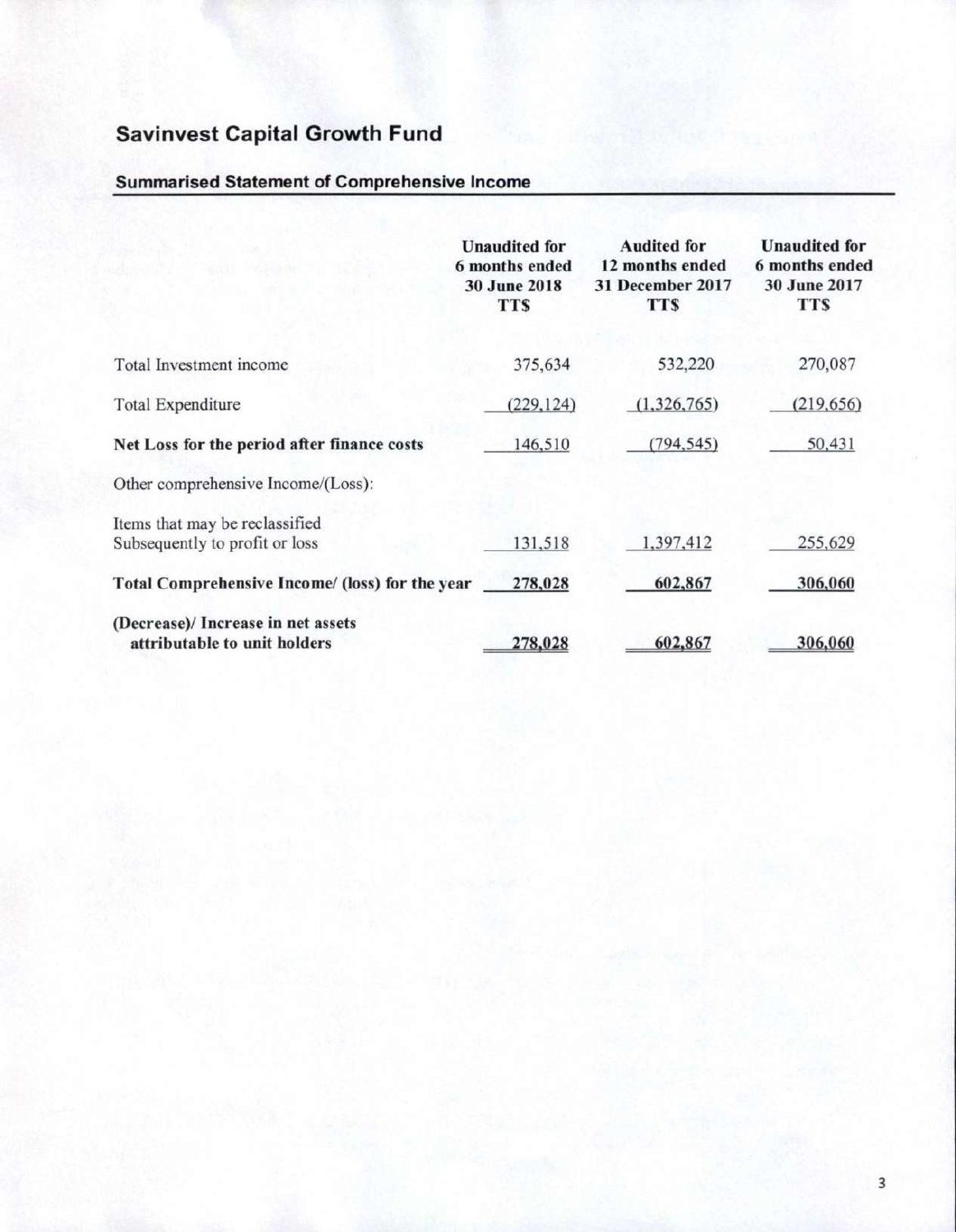### Statement of Changes in Net Assets attributable to unit holders

|                                                        | Number of<br>units | Capital<br>account<br><b>TTS</b> | <b>Movement</b> in<br>net assets<br>attributable<br>to unit holders<br><b>TTS</b> | <b>Net assets</b><br>attributable to<br>unit holders<br><b>TTS</b> |
|--------------------------------------------------------|--------------------|----------------------------------|-----------------------------------------------------------------------------------|--------------------------------------------------------------------|
| Unaudited for 6 months ended 30 June 2018              |                    |                                  |                                                                                   |                                                                    |
| Balance at beginning of year                           | 574,989            | 8,215,168                        | 4,643,561                                                                         | 12,858,729                                                         |
| Issue of units                                         | 419                | 9,500                            |                                                                                   | 9,500                                                              |
| Redemption of units                                    | (501)              | (11, 324)                        |                                                                                   | (11, 324)                                                          |
| Decrease in net assets attributable to<br>Unit-holders |                    |                                  | 278,028                                                                           | 278,028                                                            |
| Balance at end of period                               | 574,907            | 8,213,344                        | 4,921,589                                                                         | 13,134,933                                                         |
|                                                        | Number of<br>units | Capital<br>account<br><b>TTS</b> | <b>Movement</b> in<br>net assets<br>attributable<br>to unit holders<br><b>TTS</b> | <b>Net assets</b><br>attributable to<br>unit holders<br><b>TTS</b> |
| Audited for 12 months ended 31 December 2017           |                    |                                  |                                                                                   |                                                                    |
| Balance at beginning of year                           | 580,473            | 8,337,482                        | 4,040,694                                                                         | 12,378,176                                                         |
| Issue of units                                         | 1,364              | 30,000                           |                                                                                   | 30,000                                                             |
| Redemption of units                                    | (6, 848)           | (152, 314)                       | --                                                                                | (152, 314)                                                         |
| Increase in net assets attributable to<br>Unit-holders |                    |                                  | 602,867                                                                           | 602,867                                                            |
| Balance at end of period                               | 574,989            | 8,215,168                        | 4,643,561                                                                         | 12,858,729                                                         |
|                                                        | Number of<br>units | Capital<br>account<br><b>TTS</b> | <b>Movement</b> in<br>net assets<br>attributable<br>to unit holders<br>TTS        | <b>Net assets</b><br>attributable to<br>unit holders<br><b>TTS</b> |
| Unaudited for 6 months ended 30 June 2017              |                    |                                  |                                                                                   |                                                                    |
| Balance at beginning of year                           | 580,473            | 8,337,482                        | 4,040,694                                                                         | 12,378,176                                                         |
| Issue of units                                         | 540                | 12,000                           |                                                                                   | 12,000                                                             |
| Redemption of units                                    | (3,206)            | (70, 609)                        | --                                                                                | (70, 609)                                                          |
| Decrease in net assets attributable to<br>Unit-holders |                    |                                  | 306,060                                                                           | 306,060                                                            |
| Balance at end of period                               | 577,807            | 8,278,873                        | 4,346,754                                                                         | 12,625,627                                                         |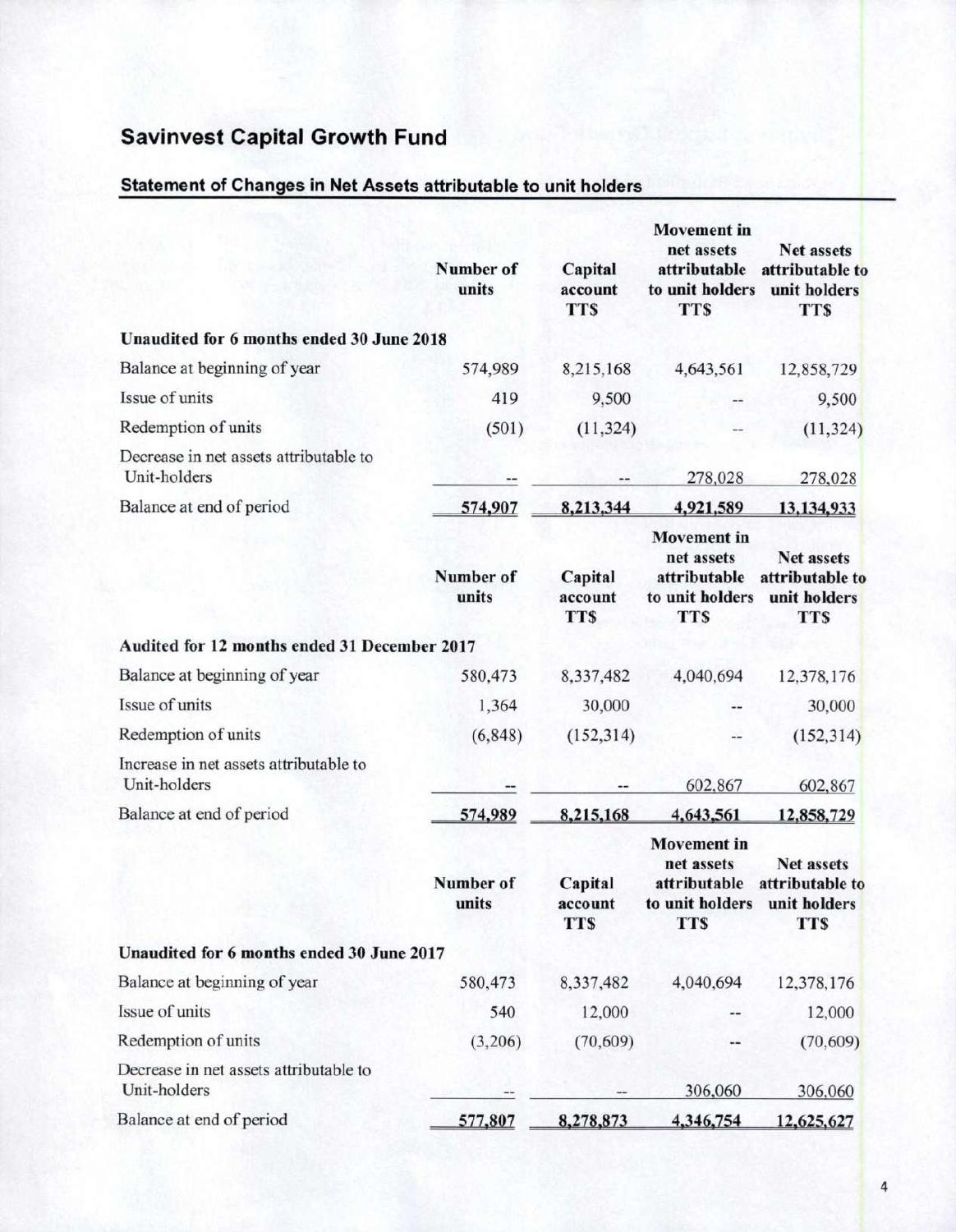## **Summarised Statement of Cash Flows**

|                                                       | <b>Unaudited for</b><br>6 months ended<br><b>30 June 2018</b><br><b>TTS</b> | <b>Audited for</b><br>12 months ended<br>31 December 2017<br><b>TTS</b> | <b>Unaudited for</b><br>6 months ended<br><b>30 June 2017</b><br><b>TTS</b> |
|-------------------------------------------------------|-----------------------------------------------------------------------------|-------------------------------------------------------------------------|-----------------------------------------------------------------------------|
| Net cash inflow/(outflow) from investing activities   | 1,367,128                                                                   | (1, 857, 711)                                                           | (1,031,733)                                                                 |
| Net cash (outflow) from financing activities          | (1,824)                                                                     | (122, 314)                                                              | (58, 609)                                                                   |
| Net (decrease)/ increase in cash and cash equivalents | 1,365,304                                                                   | (1,980,025)                                                             | (1,090,342)                                                                 |
| Cash and cash equivalents at beginning of year        | 590,986                                                                     | 2,571,011                                                               | 2,571,011                                                                   |
| Cash and cash equivalents at end of year              | 1,956,290                                                                   | 590,986                                                                 | 1,480,669                                                                   |
| <b>Represented by:</b>                                |                                                                             |                                                                         |                                                                             |
| Cash at bank                                          | 21,460                                                                      | 31,931                                                                  | 143,716                                                                     |
| <b>Income Funds</b>                                   | 1,934,830                                                                   | 559,055                                                                 | 1,336,953                                                                   |
|                                                       | 1,956,290                                                                   | 590,986                                                                 | 1,480,669                                                                   |